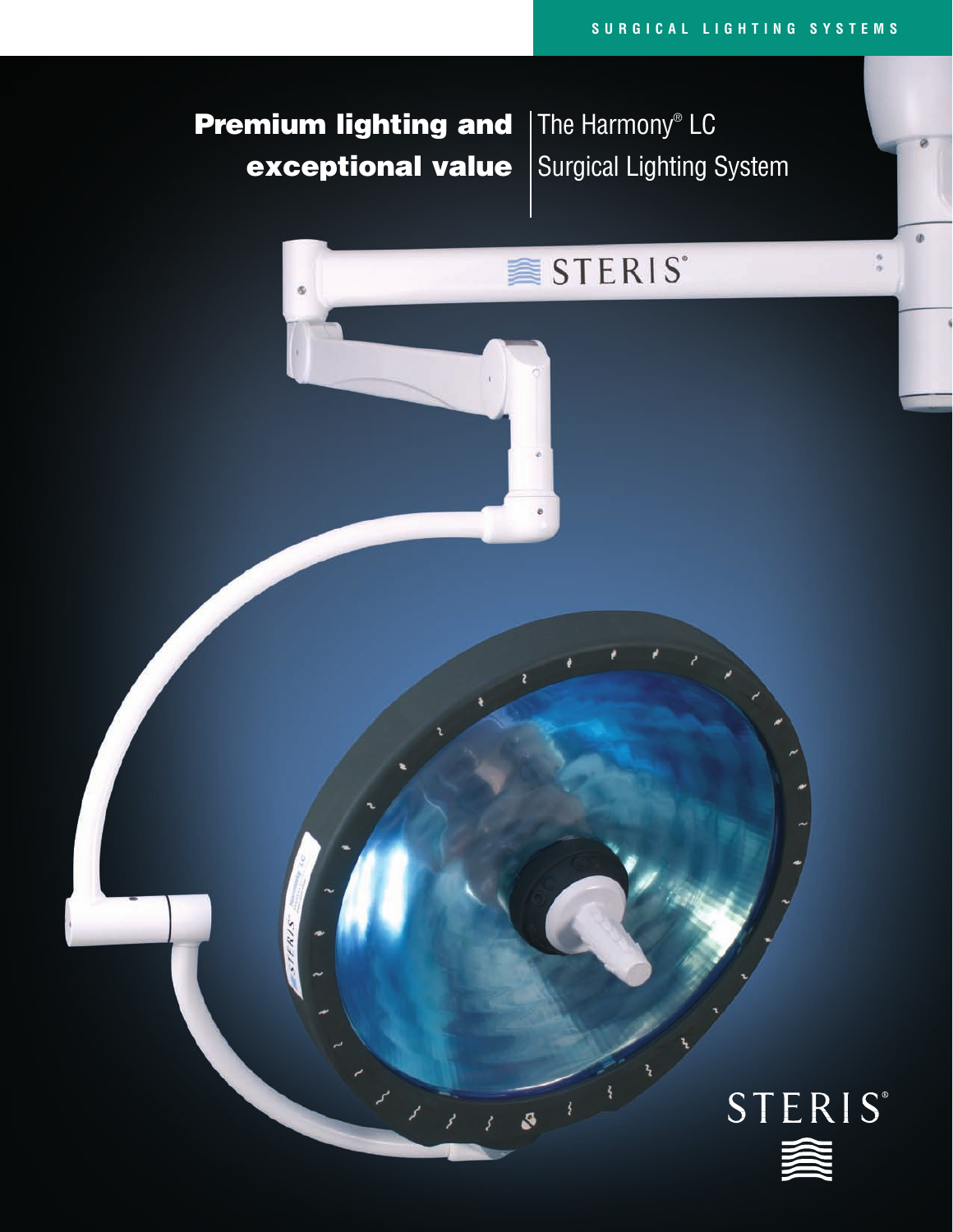#### Premium lighting, exeptional value

The Harmony® LC Surgical Lighting System offers extraordinary value by providing advanced optics with patented features in a cost-effective system that can be configured to meet a variety of surgical lighting and video applications.

#### Advanced optics for virtually all applications

From endoscopy to open heart to orthopedics, the Harmony LC system gives surgeons and their staff exactly what they need:

- > highest intensity allowable
- > accurate color rendition
- > excellent shadow reduction
- > outstanding deep cavity illumination
- > superior pattern size adjustment

# Maximum intensity in a medium size lighthead

Lighting systems of the past often used very large, hard-to-maneuver lightheads in order to provide the intensity needed for surgery. Because of its innovative lighthead design, the Harmony LC's lighthead is able to direct the same **intense white light** towards the surgical field using fewer lightheads that are smaller and easier to position.

No matter what pattern size is chosen, STERIS's patented WaveLens™ technology assures you have:

- > no need to refocus or reposition the light
- > consistent quality of light
	- no holes in the light pattern
	- no artifacts in the pattern
	- no varying brightness

#### Intensity alone is not enough

What good is intensity without accurate color? Harmony lights maintain the **truest color** for quick assessment of tissues and vessels to help surgeons provide the best possible patient outcomes. Our proprietary formulation of optical coatings filters out 98% of heat-carrying infra-red rays, which creates a cooler, more comfortable surgical environment.



*Our patented WaveLens™ technology uses two lenses that move in relation to each other, allowing surgeons to change pattern size without changing focus.*



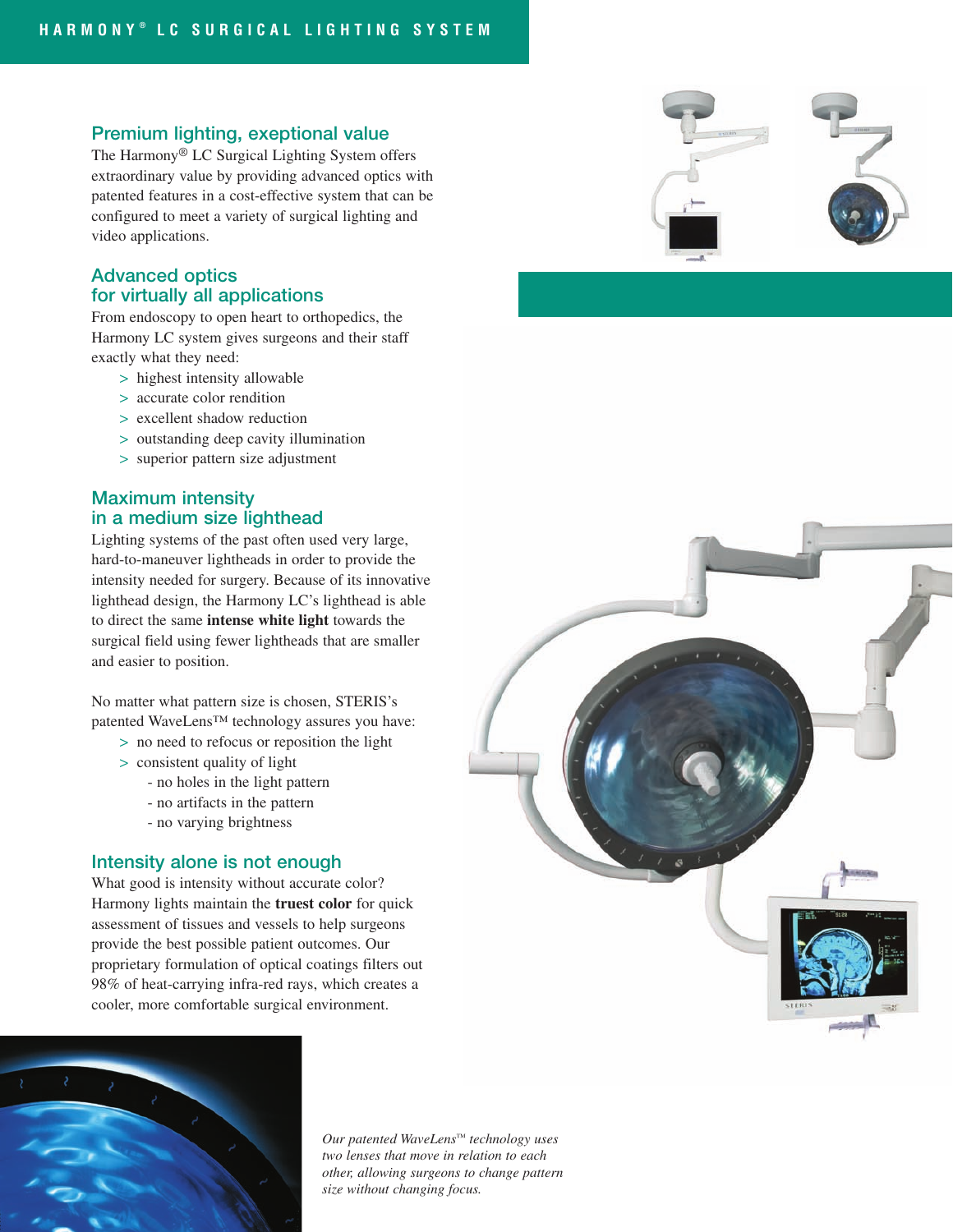



*The Harmony LC Surgical Lighting System is available in a wide range of configurations to meet your needs.*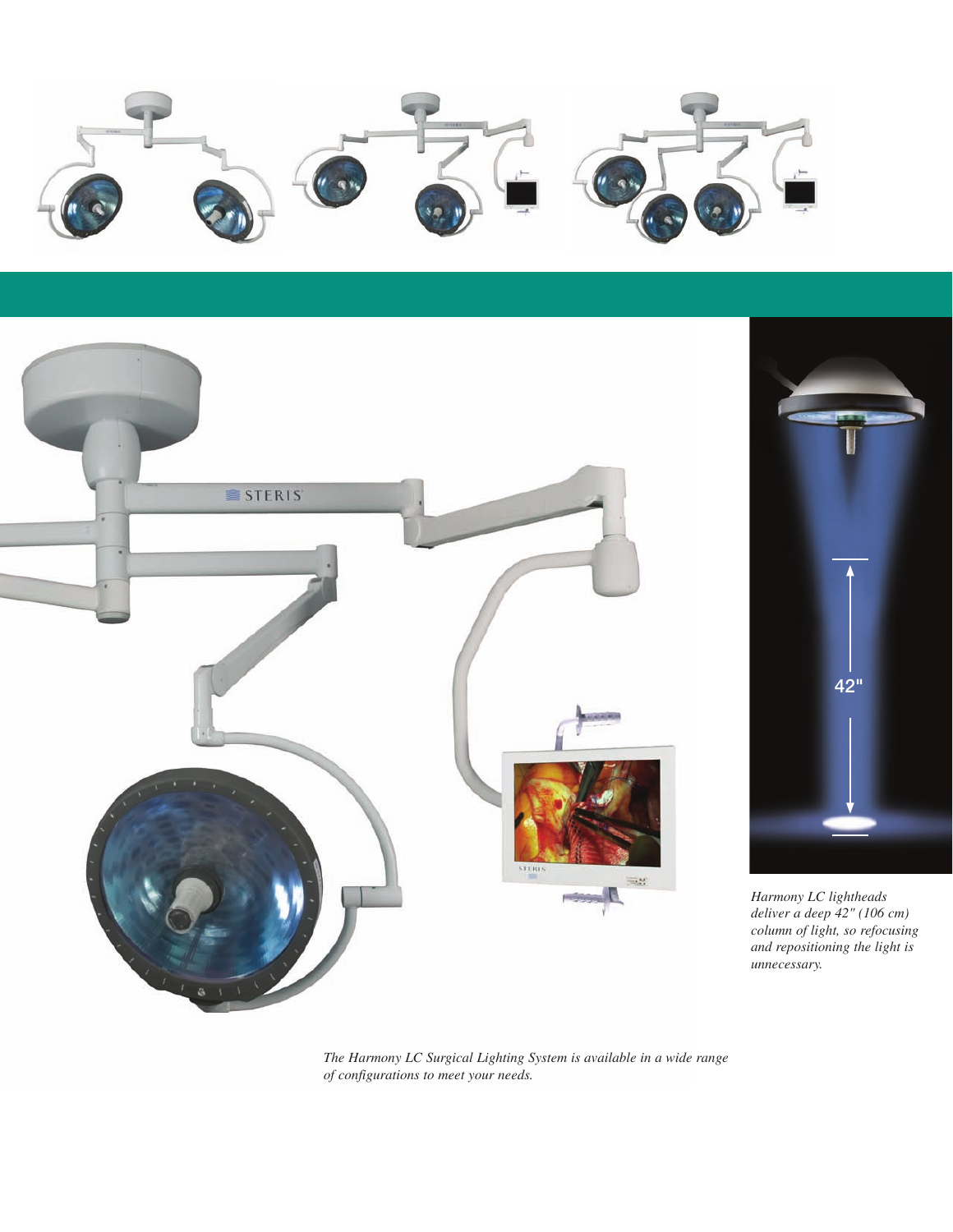# Step out of the shadows

STERIS understands your need for excellent shadow reduction and outstanding deep cavity illumination. We designed the Harmony lighthead with over 2,000 facets for **unmatched shadow control**, and contoured the housing to provide a greater depth of field for all procedure types and all patient sizes.

**Intensity + shadow control + depth of field = excellent deep cavity illumination.**

#### White stays white

Case after case, year after year, the Harmony lighting system delivers consistent performance. How is this possible? The control panel is continuously monitoring the lamp filament quality. This unique attribute of the Harmony lighting system helps **prevent "yellowing" and helps eliminate the degradation of the quality and intensity of light** over time.

The control panel also automatically smoothes the fluctuating waveforms of incoming A/C power to provide a more even, consistent power source to the bulbs. This is another unique feature of the Harmony lighting system that **increases bulb life** significantly.

#### Where you want it, when you want it

- Harmony lights have a sturdy suspension system with:
	- > a variety of configurations
	- > unsurpassed maneuverability for the full range of clinical needs
		- excellent low lateral positioning
		- high "parked" position between cases
	- > single cardanic arms available to accommodate low ceiling heights
	- > dual cardanic arms allow flexibility in light positioning for standard ceiling heights





*Lighthandle camera (option at the time of purchase) provides crisp signals and is interchangeable with other previously purchased Harmony lighthandle cameras*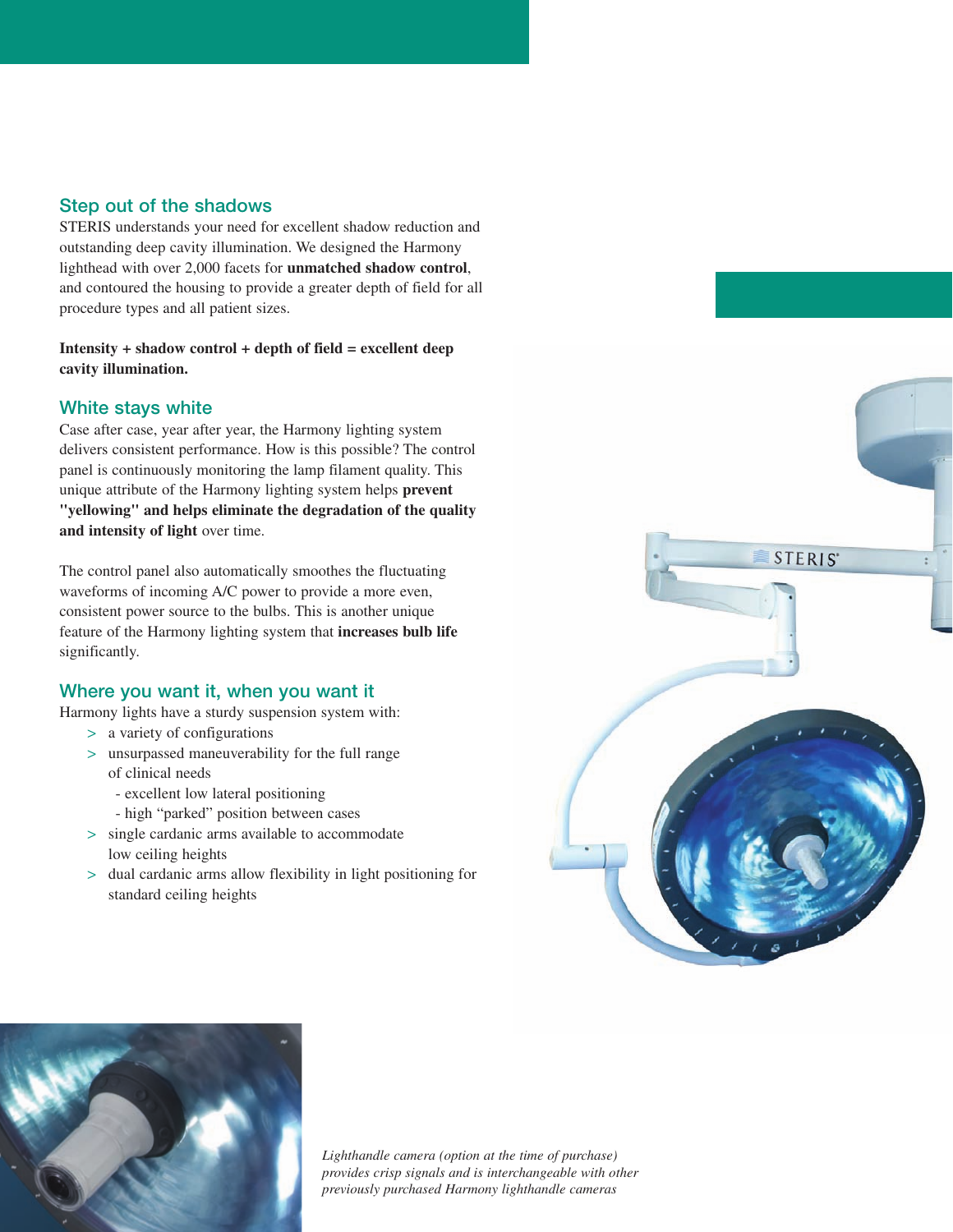

*Single cardanic arms (right) available to accommodate low ceiling heights, dual cardanic arms (left) allow flexibility in light positioning for standard ceiling heights*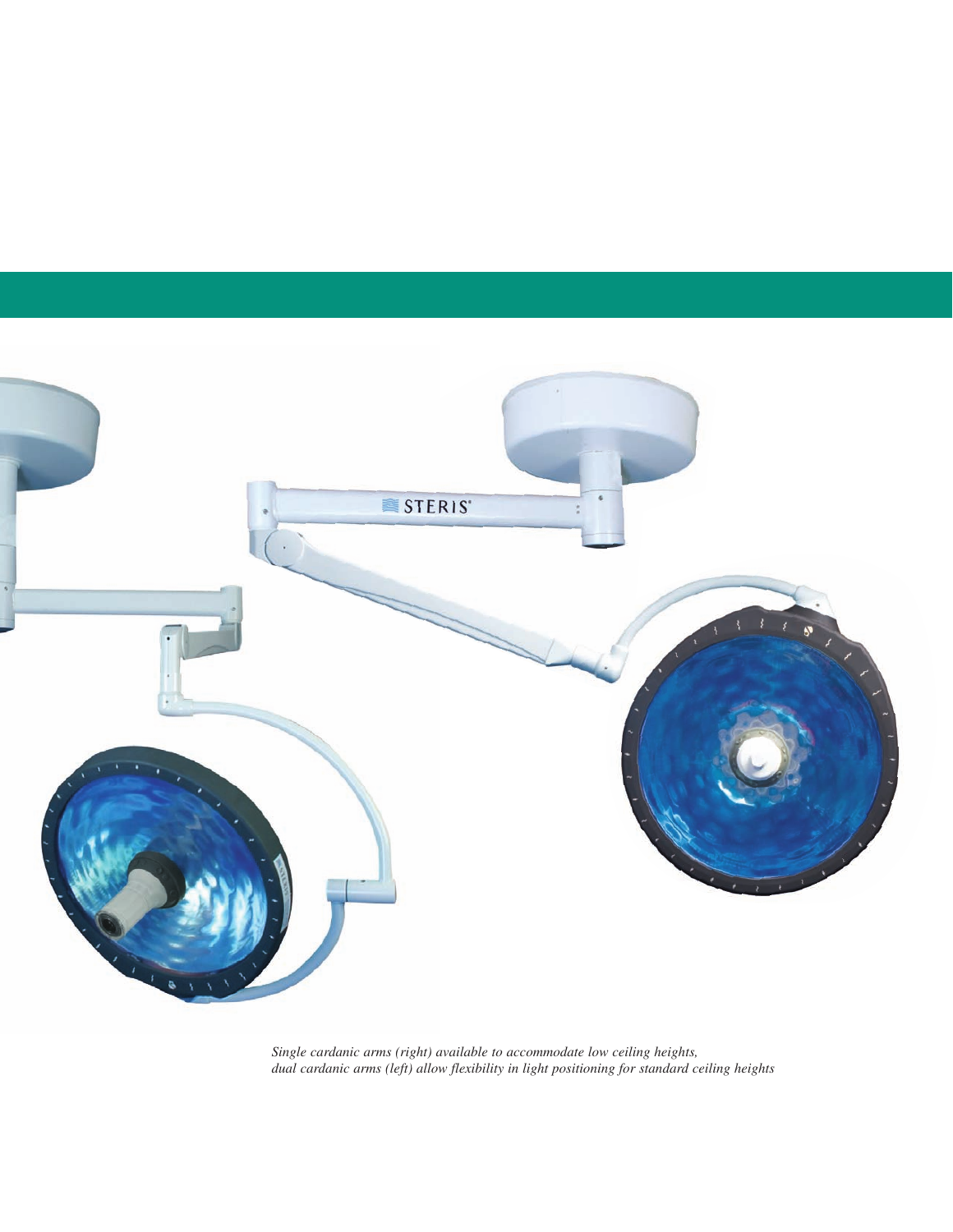# Controls that work for you

The integrated lighthandle controls allow changes to light intensity (7 different levels), and provide for quick changes to pattern size or light placement.

The easy-to-use Harmony LC control panel provides:

- > light intensity adjustment
- > lighthandle camera adjustment for:
	- zoom
	- rotation
	- focus
	- brightness

> an optional Automation Control Technologies (ACT) interface to link to your digital OR integration system

#### Safety first

**Patient and staff safety are paramount** in the design of the Harmony LC system. If a bulb burns out during a case, immediate back-up bulb activation means you always have the light you need and you never have to compromise patient safety. The immediate response of our light to dim or brighten at the touch of a button allows you to respond instantly to urgent surgical needs.

## More than just lights…

Today's surgical lighting needs go beyond great optics and suspension systems. They require a system that can integrate lighthandle cameras and flat panel monitors and **accommodate future technologies**. Our empty flat panel monitor arms have a removable panel to address most cabling needs. This means that you have the freedom to choose any endoscopy camera vendor and you are not locked into one video provider without the flexibility to change or upgrade in the future.



*The convex/concave control buttons on the Harmony LC lighthandle are designed for easy tactile recognition so surgeon and staff can remain focused on the patient.*



*Removable panel on flat panel monitor arms addresses most cabling needs.*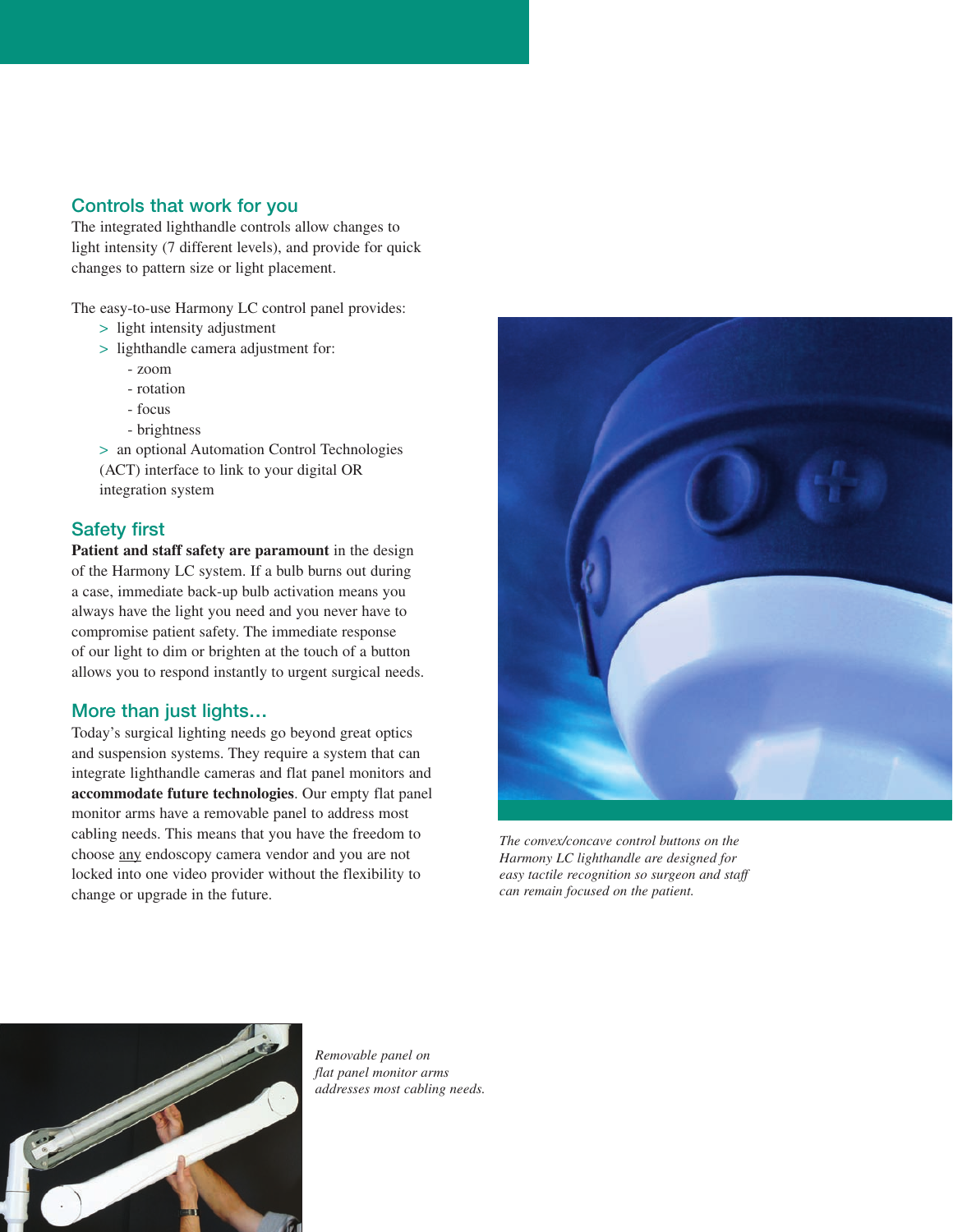

*The blue color of the sterile lighthandle cover alerts cleaning staff to remove it between procedures.*







*Above right: Easy-to-use control panel for Harmony LC lights.*

*Right: Control panel for lighting system with a lighthandle camera, shown with trim plate that facilitates retrofitting into most existing surgical light installations.*